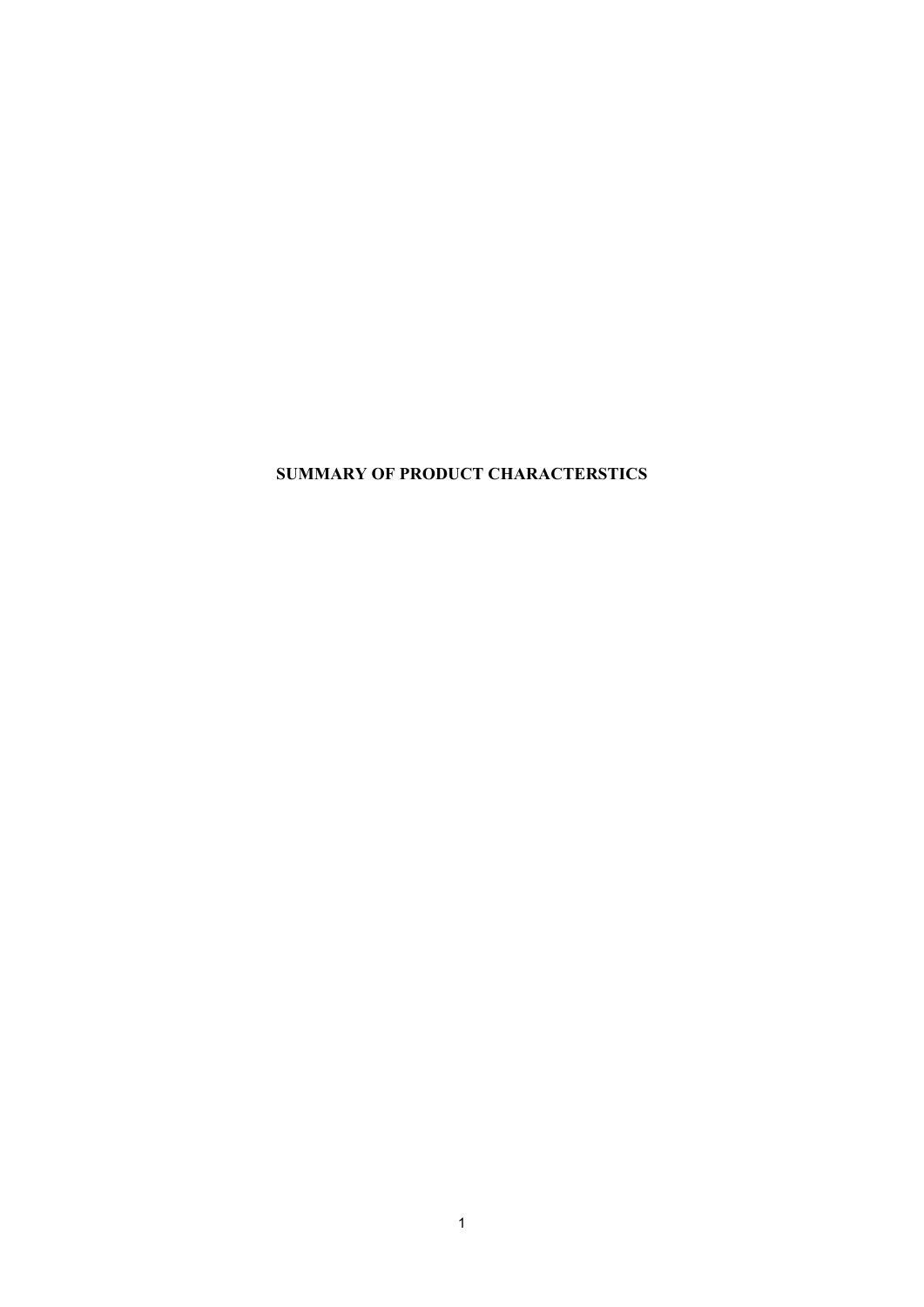### **1. NAME OF THE VETERINARY MEDICINAL PRODUCT**

Cadorex 300 mg/ml solution for injection for cattle, sheep and pigs [AT, BG, CY, CZ, DE, EE, EL, FR, HR, HU, IE, IT, LT, LV, NL, PL, PT, RO, SI, SK, UK] Flodoex 300 mg/ml solution for injection for cattle, sheep and pigs [BE] Cadorex vet, 300 mg/ml solution for injection for cattle, sheep and pigs [DK] Cadorex vet 300 mg/ml solution for injection [FI]

### **2. QUALITATIVE AND QUANTITATIVE COMPOSITION**

Each ml contains:

**Active substance:**  Florfenicol 300 mg

**Excipients:** 

For the full list of excipients, see section 6.1.

### **3. PHARMACEUTICAL FORM**

Solution for injection. Clear, light yellow to straw-coloured, somewhat viscous solution, free from foreign matter.

### **4. CLINICAL PARTICULARS**

**4.1 Target species**  Cattle, sheep and pigs.

#### **4.2 Indications for use, specifying the target species**

Cattle:

Diseases caused by florfenicol susceptible bacteria: Treatment of respiratory tract infections in cattle due to *Mannheimia haemolytica, Pasteurella multocida* and *Histophilus somni.* 

Sheep:

Treatment of ovine respiratory tract infections due to *Mannheimia haemolytica* and *Pasteurella multocida*.

Pigs:

Treatment of acute outbreaks of swine respiratory disease caused by strains of *Actinobacillus pleuropneumoniae* and *Pasteurella multocida*.

### **4.3 Contraindications**

Do not use in adult bulls and rams intended for breeding purposes. Do not administer to boars intended for breeding. Do not use in cases of hypersensitivity to the active substance or to any of the excipients.

### **4.4 Special warnings for each target species**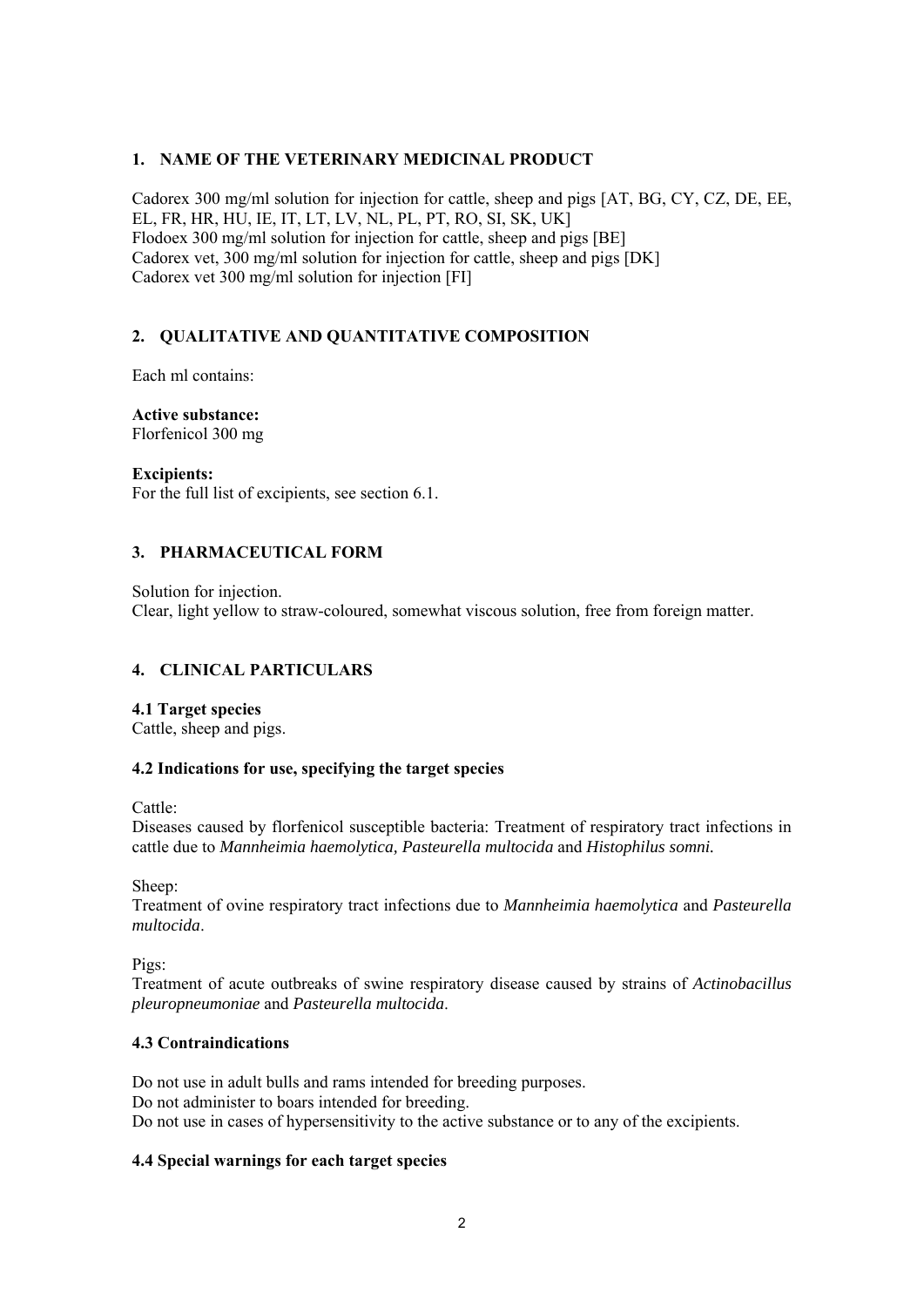None.

### **4.5 Special precautions for use**

#### Special precautions for use in animals

This medicinal product does not contain any antimicrobial preservative.

The safety of the product has not been established in sheep under 7 weeks of age.

Do not use in piglets of less than 2 kg.

Use of the product should be based on identification and susceptibility testing of the target pathogens. Use of the product should be in accordance with official, national and regional antimicrobial policies.

Use of the product deviating from the instructions given in the SPC may increase the prevalence of bacteria resistant to the florfenicol and may decrease the effectiveness of treatment with amphenicols due to the potential for cross-resistance.

#### Special precautions to be taken by the person administering the veterinary medicinal product to animals

This product may cause hypersensitivity (allergy).

People with known hypersensitivity to florfenicol, propylene glycol or polyethylene glycols should avoid contact with the veterinary medicinal product.

This product contains N-Methylpyrrolidone which may be harmful for the unborn child; therefore, women of child-bearing age must be very careful to avoid exposure via spillage onto the skin or accidental self-injection when administering the product. If you are pregnant, think you may be pregnant or are attempting to conceive, you should not administer the product.

Take care to avoid accidental self-injection. In case of accidental self-injection, seek medical advice immediately and show the package leaflet or the label to the physician.

Avoid skin or eye contact with the product. In case of contact with the skin or eyes, rinse the affected area immediately with plenty of clean water.

If you develop symptoms following exposure such as skin rash, you should seek medical advice and show the physician the package leaflet or the label.

Wash hands after use.

### **4.6 Adverse reactions (frequency and seriousness)**

Cattle:

A decrease in food consumption and transient softening of the faeces may occur very rare during the treatment period. The treated animals recover quickly and completely upon termination of treatment.

Administration of the product by the intramuscular and subcutaneous routes may cause inflammatory lesions at injection site very rare which persist for 14 days.

Anaphylactic shocks have been reported in bovines in very rare cases.

Sheep:

A decrease in food consumption may occur very rare during the treatment period. The treated animals recover quickly and completely upon termination of the treatment.

Administration of the product by the intramuscular route may cause inflammatory lesions at the injection site very rare which may persist up to 28 days. Typically, these are mild and transient.

Pigs: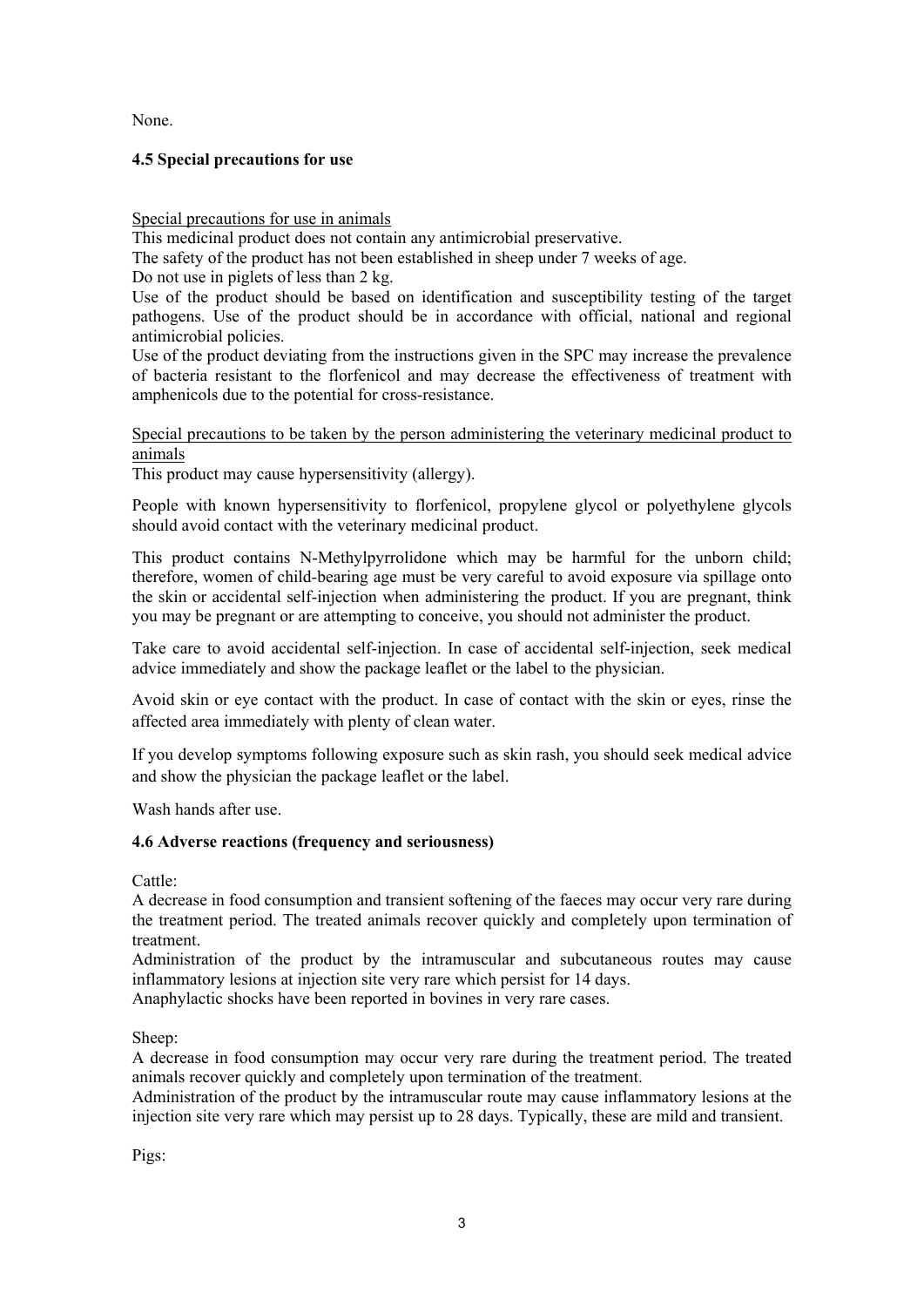Commonly observed adverse effects are transient diarrhoea and/or peri-anal and rectal erythema/oedema which may affect 50% of the animals. These effects can be observed for one week.

Under field conditions approximately  $30\%$  of treated pigs presented with pyrexia  $(40^{\circ}C)$ associated with either moderate depression or moderate dyspnoea a week or more after administration of the second dose.

Transient swelling lasting up to 5 days may be observed at the site of injection very rare. Inflammatory lesions at the injection site may be seen up to 28 days.

The frequency of adverse reactions is defined using the following convention:

- very common (more than 1 in 10 animals treated displaying adverse reaction(s))

- common (more than 1 but less than 10 animals in 100 animals treated)

- uncommon (more than 1 but less than 10 animals in 1,000 animals treated)

- rare (more than 1 but less than 10 animals in 10,000 animals treated)

- very rare (less than 1 animal in 10,000 animals treated, including isolated reports).

### **4.7 Use during pregnancy, lactation or lay**

Studies in laboratory animals have not revealed any evidence of embryo- or foetotoxic potential for florfenicol. Laboratory studies with the excipient N-methylpyrrolidone in rabbits and rats have shown evidence of teratogenic, foetotoxic, maternotoxic and reprotoxic effects.

#### Cattle and Sheep

The effect of florfenicol on bovine and ovine reproductive performance and pregnancy has not been assessed.. Do not use the product during pregnancy and lactation

Pigs

The safety of the product in sows during pregnancy and lactation has not been demonstrated. Do not use the product during pregnancy and lactation.

#### **4.8 Interaction with other medicinal products and other forms of interaction**

None known.

#### **4.9 Amounts to be administered and administration route**

For intramuscular and subcutaneous use in cattle. For intramuscular use in sheep and pigs.

For treatment

Cattle:

Intramuscular route: 20 mg of florfenicol/kg bodyweight (equivalent to 1 ml of the product/15 kg bodyweight) to be administered twice 48 hours apart using a 16 gauge needle.

Subcutaneous route: 40 mg of florfenicol/kg bodyweight (equivalent to 2 ml of the product/15 kg bodyweight) to be administered once using a 16 gauge needle. The dose volume given at any one injection site should not exceed 10 ml.

The injection should only be given in the neck.

Sheep:

20 mg of florfenicol/kg bodyweight (equivalent to 1 ml of the product/15 kg bodyweight) by intramuscular injection daily for three consecutive days. The volume administered per injection site should not exceed 4 ml.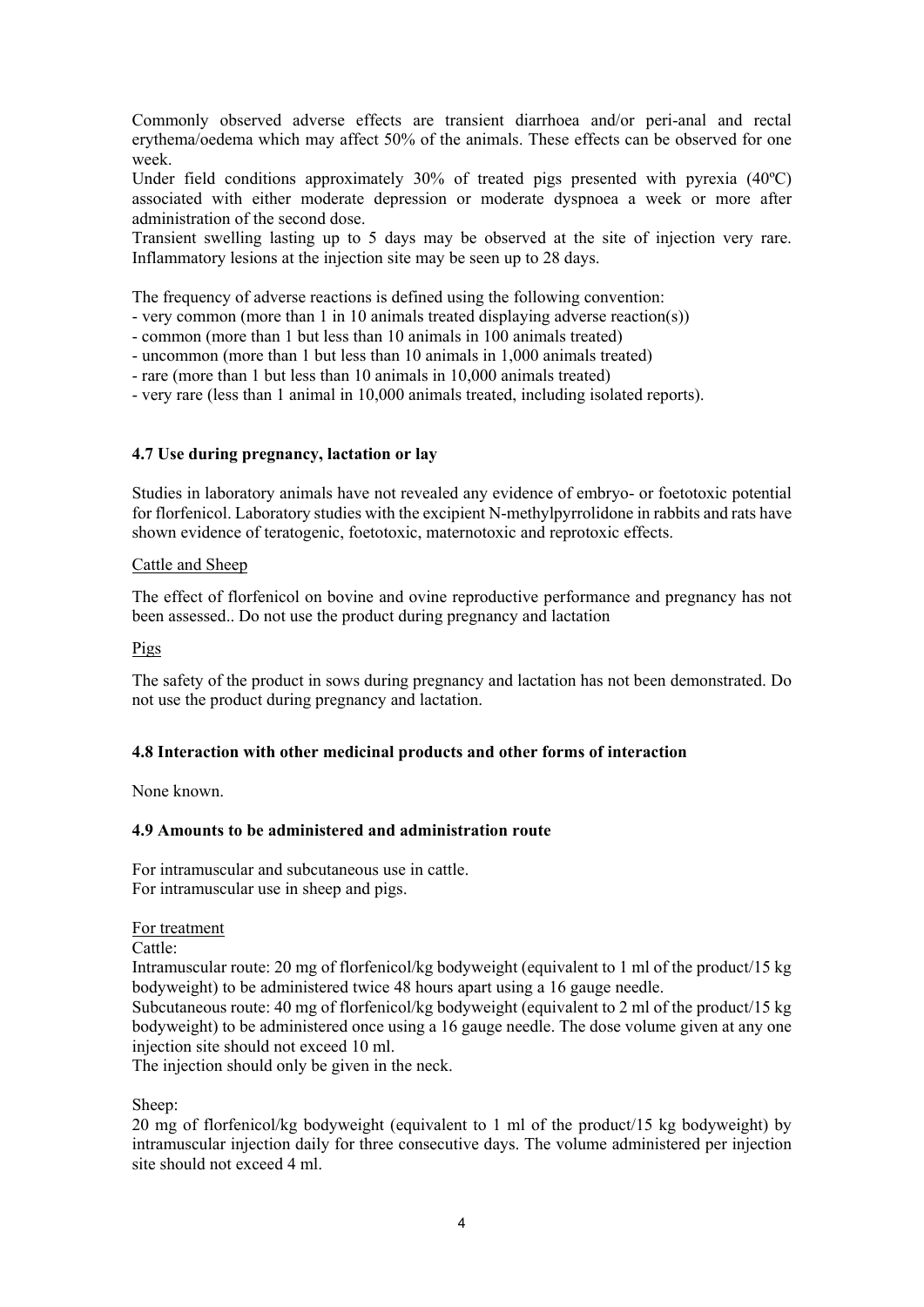Pigs:

15 mg of florfenicol/kg bodyweight (equivalent to 1 ml of the product/20 kg bodyweight) by intramuscular injection into the neck muscle twice at 48 hours intervals using a 16-gauge needle. The volume administered per injection site should not exceed 3 ml.

For intramuscular, it is recommended to treat animals in the early stages of disease and to evaluate the response to treatment within 48 hours after the second injection. If clinical signs of respiratory disease persist 48 hours after the last injection, treatment should be changed using another formulation or another antibiotic and continued until clinical signs have resolved.

Wipe the stopper before removing each dose. Use a dry sterile needle and syringe.

To ensure a correct dosage bodyweight should be determined as accurately as possible to avoid underdosing.

As the vial should not be broached more than 25 times, the user should select the most appropriate vial size according to the target species to be treated. When treating groups of animals in one run, use a draw-off needle that has been placed in the vial stopper to avoid excess broaching of the stopper. The draw-off needle should be removed after treatment.

### **4.10 Overdose (symptoms, emergency procedures, antidotes), if necessary**

Cattle:

No symptoms other than those described in section 4.6.

Sheep:

After administration of 3 times the recommended dose or more, a transient reduction in feed and water consumption has been observed. Additional secondary effects that were noted included an increased incidence of lethargy, emaciation and loose faeces.

Head tilt was seen after administration of 5 times the recommended dose and was considered most likely a result of irritation at the injection site.

Swine:

After administration of 3 times the recommended dose or more, a reduction in feeding, hydration and weight gain has been observed.

After administration of 5 times the recommended dose or more, vomiting has also been noted.

### **4.11 Withdrawal period(s)**

Cattle:

| Meat and offal: | by IM route: | 30 days |
|-----------------|--------------|---------|
|                 | by SC route: | 44 days |

Milk: Not authorised for use in lactating animals producing milk for human consumption including pregnant animals intended to produce milk for human consumption.

Sheep: Meat and offal: by IM route: 39 days

Milk: Not authorised for use in lactating animals producing milk for human consumption including pregnant animals intended to produce milk for human consumption.

Pigs: Meat and offal: by IM route: 18 days

### **5. PHARMACOLOGICAL PROPERTIES**

Pharmacotherapeutic group: Antibacterial for systemic use (Amphenicols) ATCVet code: QJ01BA90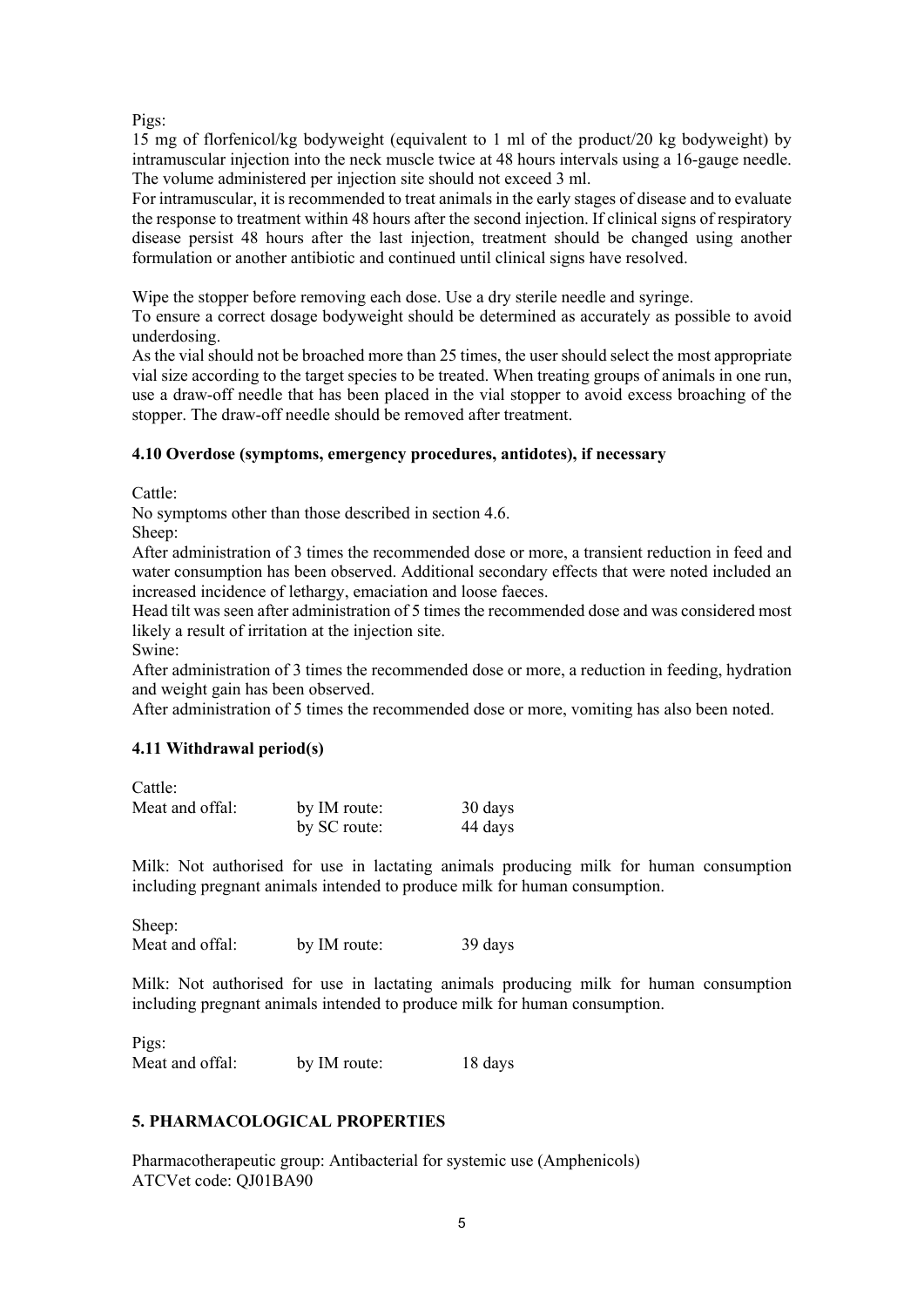#### **5.1 Pharmacodynamic properties**

Florfenicol is a synthetic broad spectrum antibiotic effective against most Gram-positive and Gram-negative isolated from domestic animals. Florfenicol acts by inhibiting protein synthesis at ribosomal level and is bacteriostatic. Laboratory tests have shown that florfenicol is active against the most commonly isolated bacterial pathogens involved in ovine and bovine respiratory disease which include *Mannheimia haemolytica, Pasteurella multocida,* and for cattle *Histophilus somni.*  Florfenicol is considered to be a bacteriostatic agent, but *in vitro* studies of florfenicol demonstrate bactericidal activity against *Mannheimia haemolytica, Pasteurella multocida* and *Histophilus somni.* 

Mechanisms of resistance to florfenicol include specific and non-specific drug transporters and RNA methyltransferases. In general, the specific efflux proteins provide levels of resistance greater than that of the multidrug efflux proteins. A number of genes (including floR gene) mediate combined resistance to florfenicol. Resistance to florfenicol and other antimicrobials has been firstly detected on a plasmid in *Photobacterium damselae* subsp. *Piscida*, then as part of a chromosomal multiresistance gene cluster in *Salmonella enterica* serovar *Typhimurium* and serovar Agona, but also on multiresistance plasmids of *E. coli*. Co-resistance with the thirdgeneration cephalosporins has been observed in respiratory and digestive *E. coli.* 

For florfenicol in cattle respiratory disease for *Mannheimia haemolytica, Pasteurella multocida* and *Histophilus somni* CLSI breakpoints (CLSI-2018) are: susceptible ≤ 2 μg/ml, intermediate 4  $\mu$ g/ml and re-sistant > 8  $\mu$ g/ml.

For florfenicol in swine respiratory disease for *Pasteurella multocida* CLSI breakpoints (CLSI-2018) are: susceptible  $\leq 2 \mu g/ml$ , intermediate 4  $\mu g/ml$  and resistant  $\geq 8 \mu g/ml$ .

#### **5.2 Pharmacokinetic particulars**

Cattle:

Intramuscular administration at the recommended dose of 20 mg/kg maintains efficacious blood levels in cattle for 48 hours. Maximum mean serum concentration (Cmax) of 3.37 µg/ml occurs at 3.3 hours (Tmax) after dosing. The mean serum concentration 24 hours after dosing was  $0.77\mu$ g/ml.

The administration of the product by subcutaneous route at the recommended dosage of 40 mg/kg maintains efficacious blood levels in cattle (i.e. above the MIC $_{90}$  of the main respiratory pathogens) for 63 hours. Maximum serum concentration (C<sub>max</sub>) of approximately 5  $\mu$ g/ml occurs approximately 5.3 hours ( $T_{\text{max}}$ ) after dosing. The mean serum concentration 24 hours after dosing is approximately 2 µg/ml.

The harmonic mean elimination half-life was 18.3 hours.

Sheep:

After initial intramuscular administration of florfenicol (20 mg/kg) the mean maximum serum concentration of 10.0 µg/ml is reached after 1 hour. Following the third intramuscular administration, the maximum serum concentration of 11.3 µg/ml is reached after 1.5 hours. The elimination half-life was estimated to be  $13.76 \pm 6.42$  h. Bioavailability is about 90%.

#### Pigs:

After initial intramuscular administration of florfenicol, maximum serum concentrations of between 3.8 and 13.6  $\mu$ g/ml are reached after 1.4 hours and the concentrations deplete with a terminal mean half-life of 3.6 hours. After a second intramuscular administration, maximum serum concentrations of between 3.7 and 3.8 µg/ml are reached after 1.8 hours. Serum concentrations drop below 1  $\mu$ g/ml, the MIC<sub>90</sub> for the target porcine pathogens, 12 to 24 hours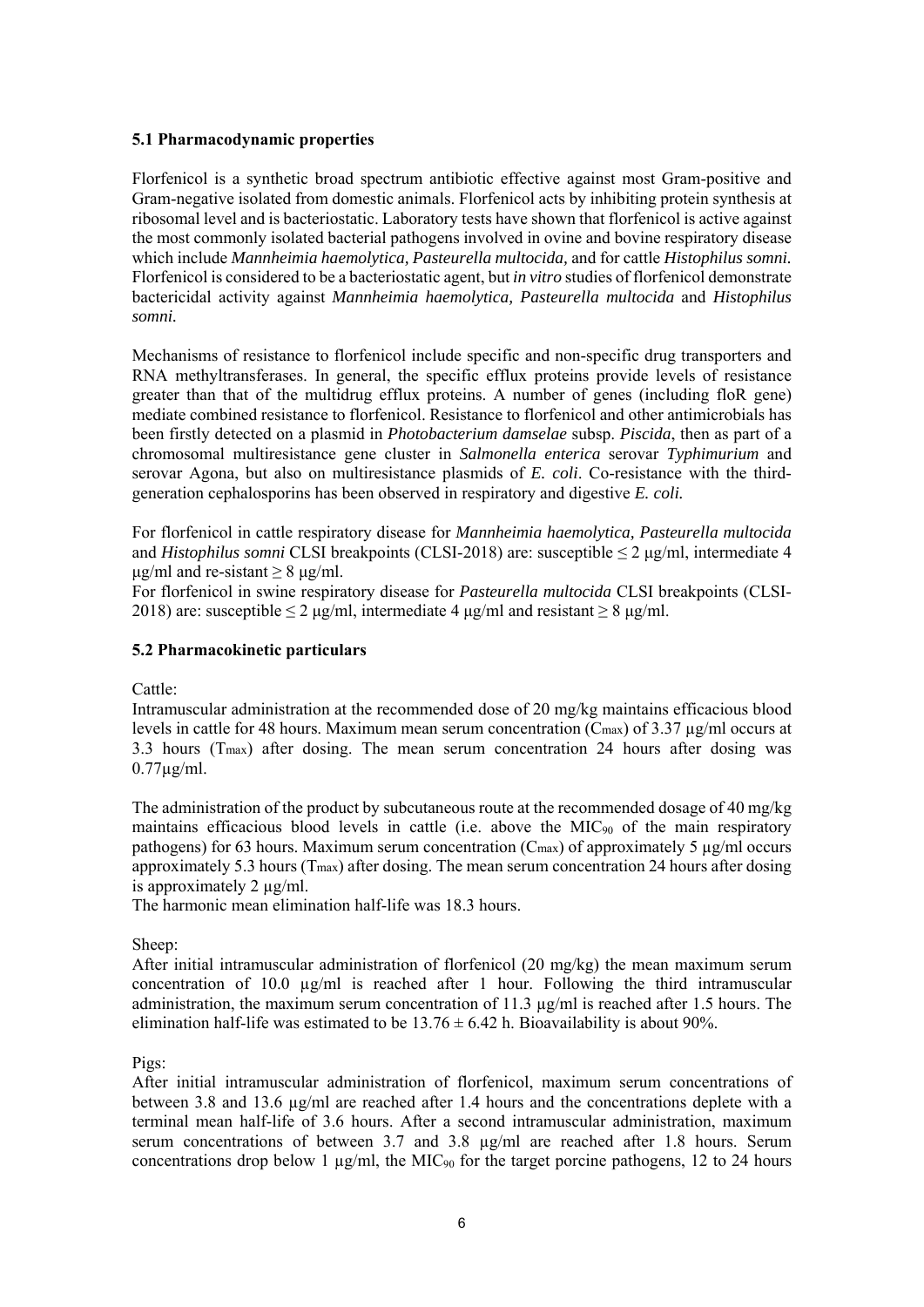following IM administration. Florfenicol concentrations achieved in lung tissue reflect plasma concentrations, with a lung: plasma concentration ratio of approximately 1.

After administration to pigs by the intramuscular route, florfenicol is rapidly excreted, primarily in urine. The florfenicol is extensively metabolised.

### **6. PHARMACEUTICAL PARTICULARS**

#### **6.1 List of excipients**

N-Methylpyrrolidone Propylene glycol Macrogol 300

#### **6.2 Major Incompatibilities**

In the absence of compatibility studies, this veterinary medicinal product must not be mixed with other veterinary medicinal products.

#### **6.3 Shelf-life**

Shelf life of the veterinary medicinal product as packaged for sale: 2 years Shelf life after first opening the immediate packaging: 28 days

#### **6.4 Special precautions for storage**

Store below 30ºC. Do not freeze.

#### **6.5 Nature and composition of immediate packaging**

Polypropylene vial of 100 ml, closed with bromobutyl rubber stopper and sealed with an aluminium tear-off cap or aluminium/plastic flip-off cap. Polypropylene vial of 250 ml, closed with bromobutyl rubber stopper and sealed with an aluminium/plastic flip-off cap.

Package sizes: Cardboard box containing 1 vial of 100 ml Cardboard box containing 1 vial of 250 ml Not all pack sizes may be marketed.

#### **6.6 Special precautions for the disposal of unused veterinary medicinal products or waste materials derived from the use of such products**

Any unused veterinary medicinal product or waste materials derived from such veterinary medicinal product should be disposed of in accordance with local requirements.

#### **7. MARKETING AUTHORISATION HOLDER**

LIVISTO Int'l, S.L. Av. Universitat Autònoma, 29 08290 Cerdanyola del Vallès